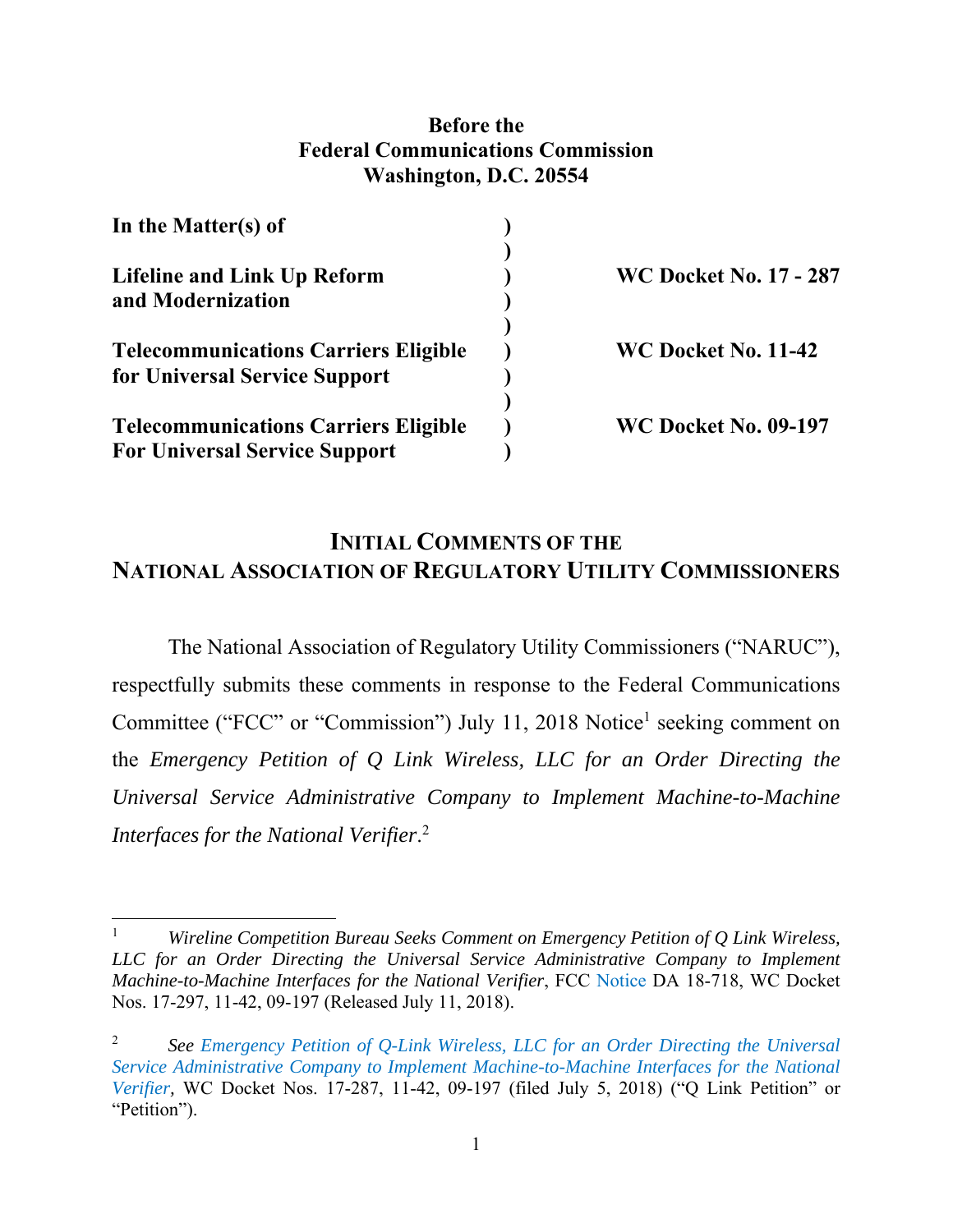### **NARUC'S INTEREST**

NARUC is a nonprofit organization founded in 1889. Its members include the government agencies in the fifty States, the District of Columbia, Puerto Rico, and the Virgin Islands charged with regulating the activities of telecommunications,<sup>3</sup> energy, and water utilities. NARUC is recognized by Congress in several statutes<sup>4</sup> and consistently by the Courts,<sup>5</sup> as well as a host of federal agencies,<sup>6</sup> as the proper

 3 NARUC's member commissions have oversight over intrastate telecommunications services and particularly the local service supplied by incumbent and competitive local exchange carriers (LECs). These commissions are obligated to ensure that local phone service is provided universally at just and reasonable rates. They have a further interest to encourage LECs to take the steps necessary to allow unfettered competition in the intrastate telecommunications market as part of their responsibilities in implementing: (1) State law and (2) federal statutory provisions specifying LEC obligations to interconnect and provide nondiscriminatory access to competitors. *See, e.g.,* 47 U.S.C. § 252 (1996).

<sup>4</sup> *See* 47 U.S.C. §410(c) (1971) (Congress designated NARUC to nominate members of Federal-State Joint Board to consider issues of common concern); *see also* 47 U.S.C. §254 (1996); *see also NARUC, et al. v. ICC*, 41 F.3d 721 (D.C. Cir 1994) (explaining that "[c]arriers, to get the cards, applied to . . . [NARUC], an interstate umbrella organization that, as envisioned by Congress, played a role in drafting the regulations that the ICC issued to create the "bingo card" system").

<sup>5</sup> *See, e.g*., *U.S. v. Southern Motor Carrier Rate Conference, Inc*., 467 F. Supp. 471 (N.D. Ga. 1979), *aff'd* 672 F.2d 469 (5th Cir. 1982), *aff'd en banc on reh'g,* 702 F.2d 532 (5th Cir. 1983), *rev'd on other grounds,* 471 U.S. 48 (1985) (noting that "[t]he District Court permitted [NARUC] to intervene as a defendant. Throughout this litigation, the NARUC has represented the interests of the Public Service Commissions of those States in which the defendant rate bureaus operate." 471 U.S. 52, n. 10. *See also*, *Indianapolis Power and Light Co. v. ICC*, 587 F.2d 1098 (7th Cir. 1982); *Washington Utilities and Transportation Commission v. FCC*, 513 F.2d 1142 (9th Cir. 1976); *compare*, *NARUC v. FERC*, 475 F.3d 1277 (D.C. Cir. 2007); *NARUC v. DOE*, 851 F.2d 1424, 1425 (D.C. Cir. 1988); *NARUC v. FCC*, 737 F.2d 1095 (D.C. Cir. 1984), *cert. denied*, 469 U.S. 1227 (1985).

<sup>6</sup> NRC Atomic Safety and Licensing Board *Memorandum and Order* (Granting Intervention to Petitioners and Denying Withdrawal Motion), LBP-10-11, *In the Matter of U.S. Department of Energy (High Level Waste Repository)* Docket No. 63-001-HLW; ASLBP No. 09-892-HLW-CABO4, *mimeo* at 31 (June 29, 2010) ("We agree with NARUC that, because state utility commissioners are responsible for protecting ratepayers' interests and overseeing the operations of regulated electric utilities, these economic harms constitute its members' injury-in-fact.")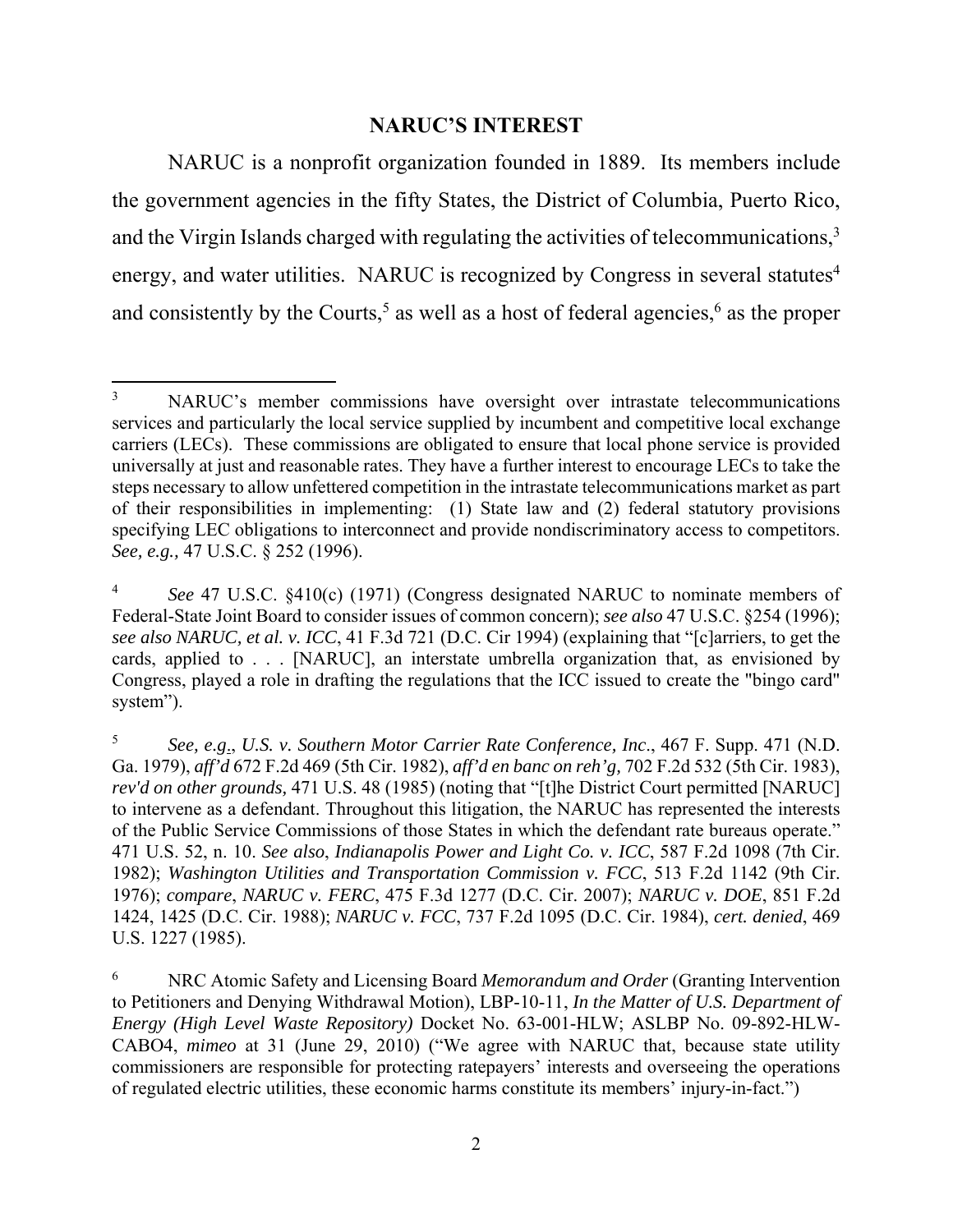entity to represent the collective interests of State utility commissions*.* In the Telecommunications  $Act<sub>1</sub><sup>7</sup>$  Congress references NARUC as "the national organization of the State commissions" responsible for economic and safety regulation of the intrastate operation of carriers and utilities.<sup>8</sup>

### **BACKGROUND**

NARUC and its members have a long history of supporting the FCC's Lifeline program.<sup>9</sup> Many NARUC members have complimentary State programs that pioneered database programs, similar to the FCC's Lifeline Eligibility Verifier (and the duplicates database), to limit fraud and abuse of the program. Indeed, in 1996, Congress recognized the crucial partnership between the FCC and States on

<sup>7</sup>  *Communications Act of 1934*, as amended by the *Telecommunications Act of 1996*, 47 U.S.C. §151 *et seq*., Pub. L. No. 101-104, 110 Stat. 56 (1996) (West Supp. 1998) ("Act" or "1996 Act").

<sup>8</sup>  *See* 47 U.S.C. § 410(c) (1971) (NARUC nominates members to FCC Joint Federal-State Boards, which consider universal service, separations, and related concerns and provide formal recommendations that the FCC must act upon; *Cf.* 47 U.S.C. § 254 (1996) (describing functions of the Joint Federal-State Board on Universal Service). *Cf. NARUC, et al. v. ICC,* 41 F.3d 721 (D.C. Cir 1994) (where the Court explains "[c]arriers, to get the cards, applied to . . . [NARUC], an interstate umbrella organization that, as envisioned by Congress, played a role in drafting the regulations that the ICC issued to create the "bingo card" system.).

<sup>9</sup> *See, e.g.,* NARUC's July 2000 *Resolution Regarding Universal Service for Low Income Households*; July 2005 *Resolution Supporting the efforts of the Federal Communications Commission and the National Association of Regulatory Utility Commissioners to promote Lifeline Awarenes*s; July 2009 *Resolution Proclaiming National Telephone Discount Lifeline Awareness Week*; NARUC's February 2008 *Resolution to Support Equal Access to Communication Technologies by People with Disabilities in the 21st Century*; February 2009 *Resolution on Legislation to Establish a Broadband Lifeline Assistance Program*; November 2009 *Resolution on Lifeline and Link-Up Program Support for Broadband Internet Access Services and Devices*; July 2011 *Resolution Supporting a Low-Income Broadband Service Adoption Program*; February 2018 *Resolution to Ensure that the Federal Lifeline Program Continues to Provide Service to Low-Income Households..*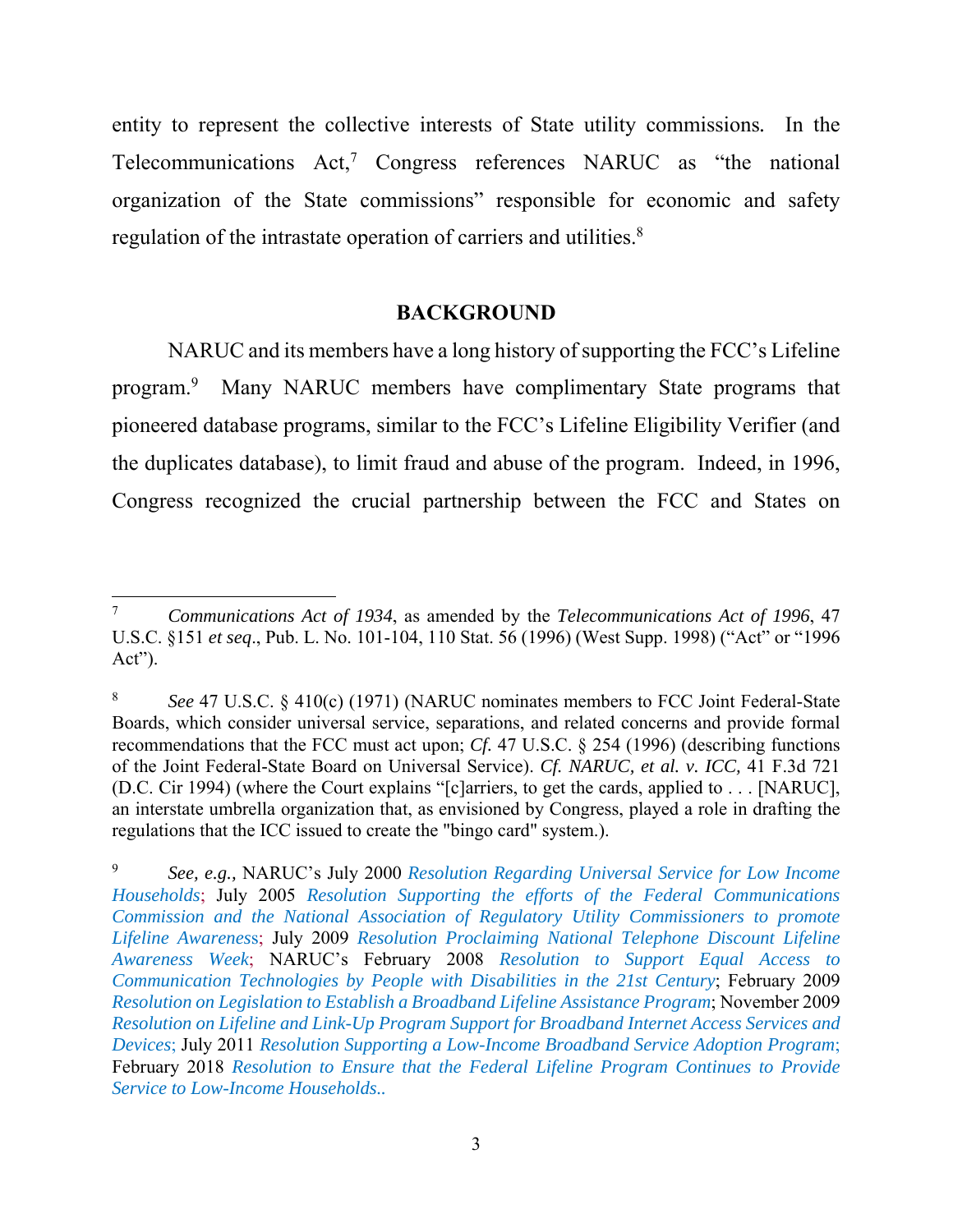universal service issues – creating a structure that requires the FCC to work handin-glove with State commissions on Lifeline and other universal service programs.<sup>10</sup>

To its credit, the FCC has also explicitly recognized the integral State commission role. The agency and the Universal Service Administrative Company ("USAC") have also worked closely with NARUC member commissions on many aspects of the federal lifeline program, including in particular the soft roll-out of the National Eligibility Verifier.

The Lifeline National Eligibility Verifier is a centralized system that determines whether subscribers are eligible for Lifeline. USAC manages the National Verifier through its customer service department, the Lifeline Support Center.

The Q Link Petition points out serious flaws in the current implementation plans for the National Verifier that will, at a minimum, increase costs and undermine efficiencies in the current program.

NARUC's members were concerned about those flaws even before the Q Link petition was filed. At NARUC's July 2018 Summer Policy Summit, the association passed a *Resolution to Implement Expeditiously a Properly Functioning and* 

<sup>10</sup> *Weiser, Philip, Federal Common Law, Cooperative Federalism, and the Enforcement of the Telecom Act*, 76 N.Y.U.L. Rev. 1692, 1694 (2001) (describing the 1996 Act as "the most ambitious cooperative federalism regulatory program to date"). Like the FCC, State commissions are *affirmatively charged* by Congress to "preserve and advance universal service," and to encourage deployment "of advanced telecommunications" to all Americans. *See*, 47 U.S.C. §254(b)(5)("should be specific . . . federal and state mechanisms to advance universal service"); §254(f) (authorizing State programs); §251(f) (allowing States to exempt rural carriers from certain requirements); and §254(i) (requiring FCC and States to insure universal service at reasonable rates.)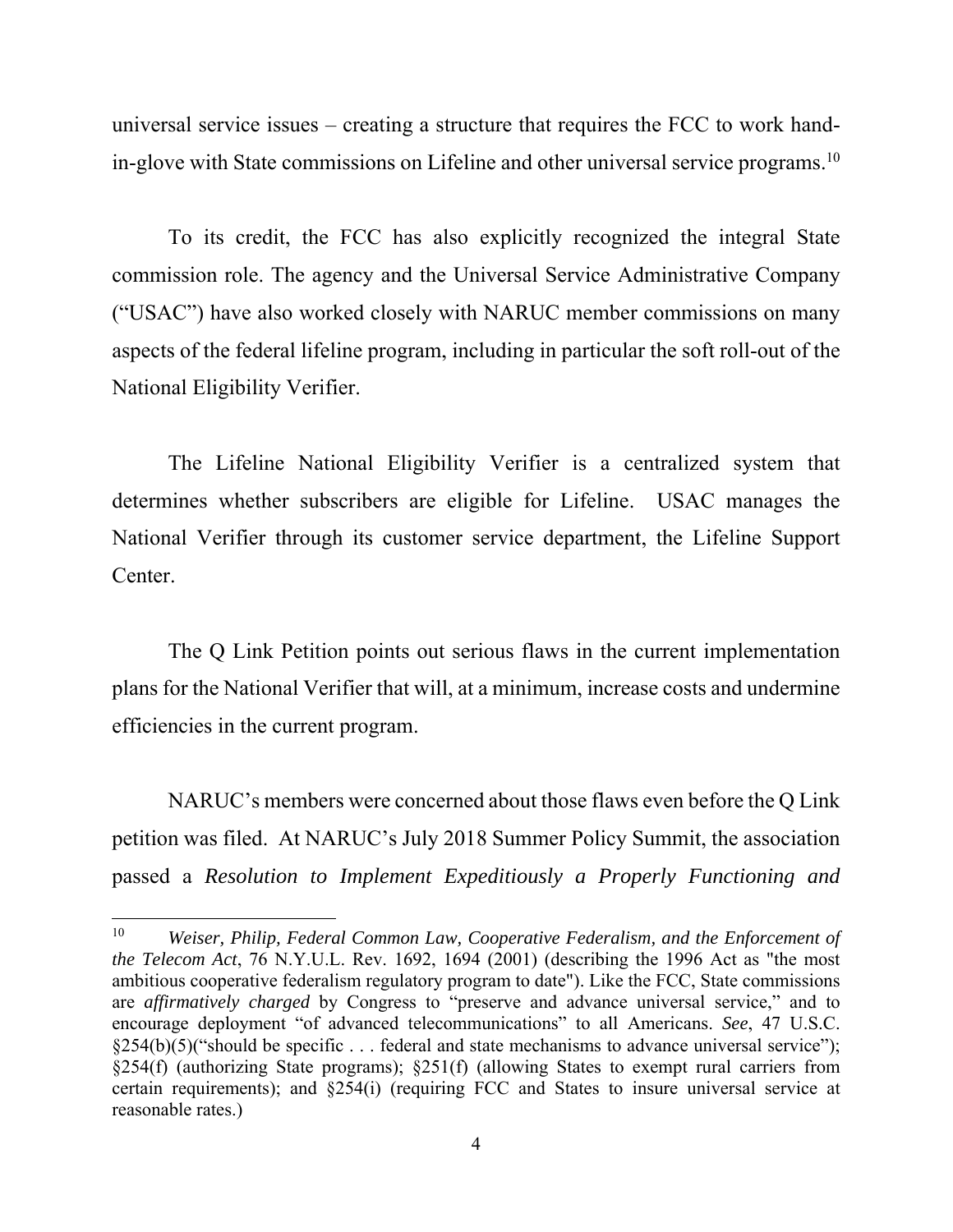*Consumer-Friendly Federal Lifeline National Eligibility Verifier* specifically addressing the issue central to the Q Link petition. That resolution specifically urges the FCC to order USAC to incorporate Application Programming Interfaces ("APIs") into its National Verifier implementation plan.

#### **DISCUSSION**

 Since 1985, the federal Lifeline program has provided eligible low-income households with more affordable access to telecommunications services so that low-income households can be connected to jobs, healthcare, education, family, and friends. Currently, approximately 10 million households participate in the Lifeline program, receiving \$9.25 per month in basic Lifeline benefits from the Universal Service Fund.

The National Verifier is essential to bolstering program integrity.

The concept originated in the *Third Report and Order, Further Report and Order, and Order on Reconsideration* (*Lifeline Modernization Order*) released on April 27, 2016.<sup>11</sup> The verifier was supported by all five FCC commissioners as crucial to assuring both the efficiency and security of the Lifeline Program.12 The Commission established three core objectives for this mechanism: (i) "to protect against and reduce waste, fraud, and abuse;" (ii) "to lower costs to the Fund and Lifeline providers through administrative efficiencies;" and (iii) "to better serve

<sup>11</sup> *In the Matter of Lifeline and Link Up Reform and Modernization*, 31 F.C.C. Rcd. 3962 (2016).

<sup>&</sup>lt;sup>12</sup> *Id.*  $\P\P$  5, 7, 126-166.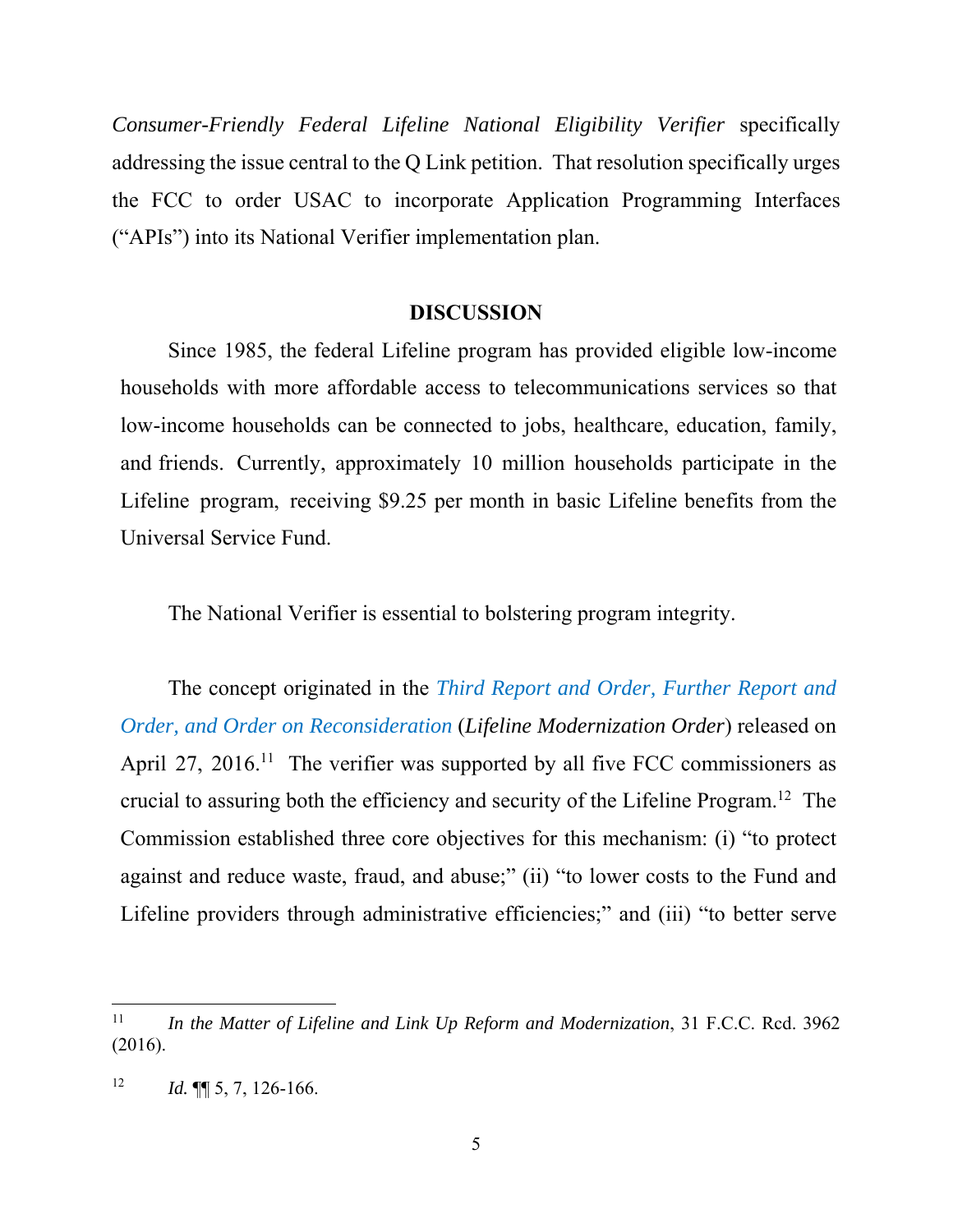eligible beneficiaries by facilitating choice and improving the enrollment experience." $^{13}$ 

Clearly, the *Lifeline Modernization Order* recognized the critical importance of a consumer-friendly platform that would allow consumers to enroll in Lifeline online with carrier assistance.14

USAC, which administers the Lifeline program and other Universal Service Fund programs on behalf of the FCC, was designated to work with the FCC to roll out the National Verifier.<sup>15</sup>

When USAC initially presented its "National Verifier Plan" in November 2016,16 it included machine-to-machine interfaces (application programming interfaces, or APIs) that would have permitted *user-friendly, carrier-assisted, online verification and enrollment of Lifeline households*. Such APIs were consistent with the *Lifeline Modernization Order* which contemplated an "interface

<sup>15</sup> *Id.* ¶ 132;

 13 *Id.* ¶ 128.

<sup>&</sup>lt;sup>14</sup> *Id.* Footnote 390 ("The National Verifier may have an interface that is consumer-friendly and geared towards subscribers. It may have another interface that is geared toward providers that may allow application programming interfaces (machine-to-machine interaction.) and accompanying text in ¶ 138.

<sup>&</sup>lt;sup>16</sup> See USAC, The National Verifier Draft Plan – Lifeline National Verifier (Nov. 21, 2016), http://www.lifelinenationalverifier.org/2016/11/hello-world/; *see also* USAC, Draft Lifeline National Verifier Plan (Nov. 30, 2016), https://www.usac.org/\_res/documents/li/pdf/nv/2016-Nov-Draft-National-Verifier-Plan%20-%20Copy.pdf.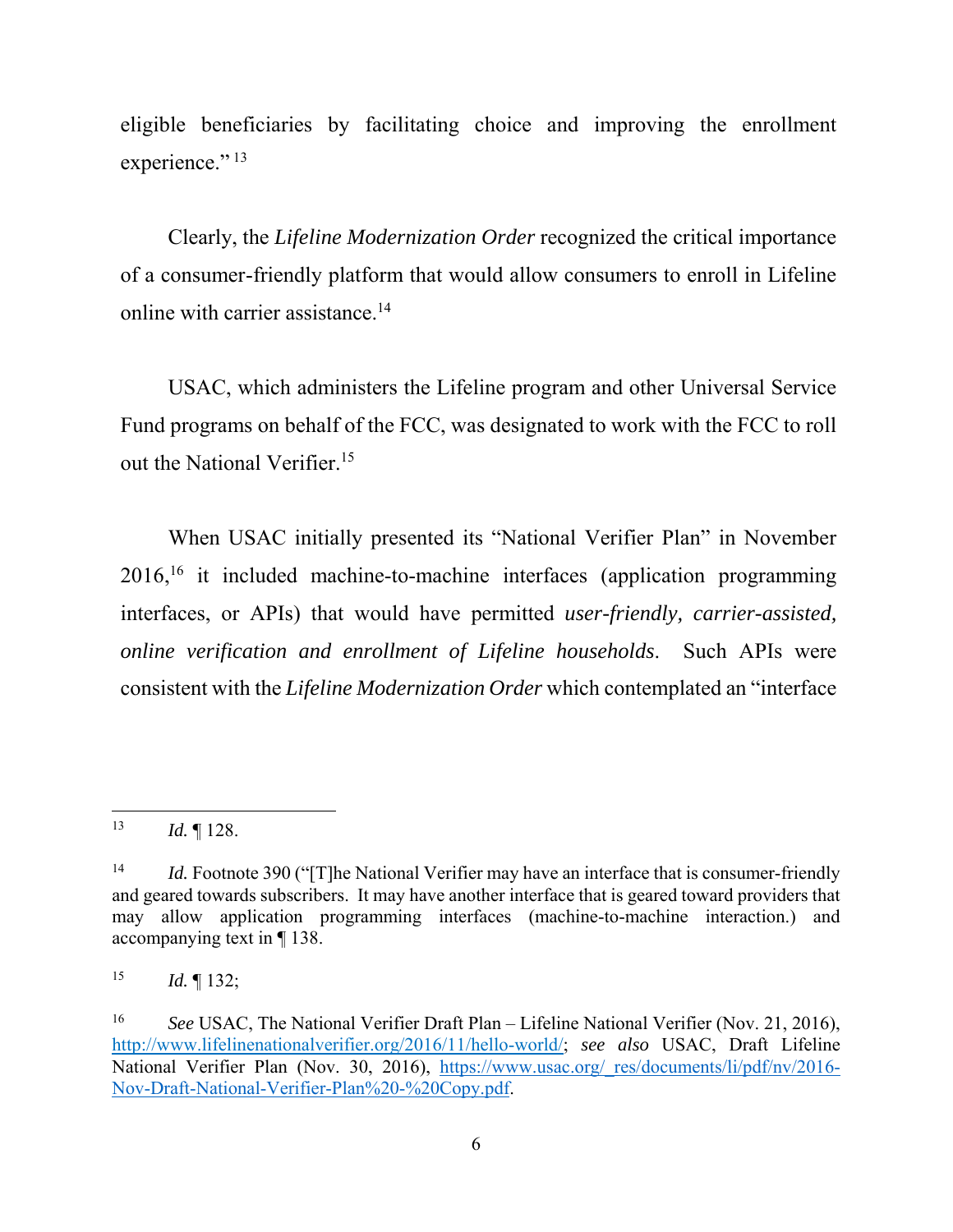. . . geared toward providers that may allow application programming interfaces (machine-to-machine interaction)."17

Subsequently, the plans for such APIs were removed from the implementation plans without explanation.<sup>18</sup> This proceeding should focus on correcting that lapse.

Failure to include carrier APIs will impose unnecessary burdens on consumers, service providers, and the National Verifier administration.

It is inefficient at all levels.

Without a service provider API, consumers will be forced to go to an online portal to demonstrate eligibility, and then separately go to a Lifeline service provider to enroll for Lifeline service. As the Q Link petition demonstrates in excruciating detail, absent an interface to allow carriers to assist applicants, the online application process is unnecessarily complicated and daunting for even the most computer-savvy consumer.<sup>19</sup> This deficit in the implementation scheme threatens to disconnect millions of qualified Americans from the enrollment

<sup>17</sup> *See* note 13, *supra*.

<sup>18</sup> USAC, Lifeline National Verifier Plan (July 2017) at Slides 34, 36, 37, https://www.usac.org/\_res/documents/li/pdf/nv/Draft-National-Verifier-Plan.pdf. Note, USAC's July 2018 Plan update, online at https://ecfsapi.fcc.gov/file/1073108231829/National%20Verifier%20Plan%20- %20Final%20-%20July%202018%20.pdf, clearly indicates this omission was not an oversight. Page 72 of the update acknowledges, without any amplification/explanation, that "there is no API available associated with the NV web Portal."

<sup>&</sup>lt;sup>19</sup> O Link Petition at 91-21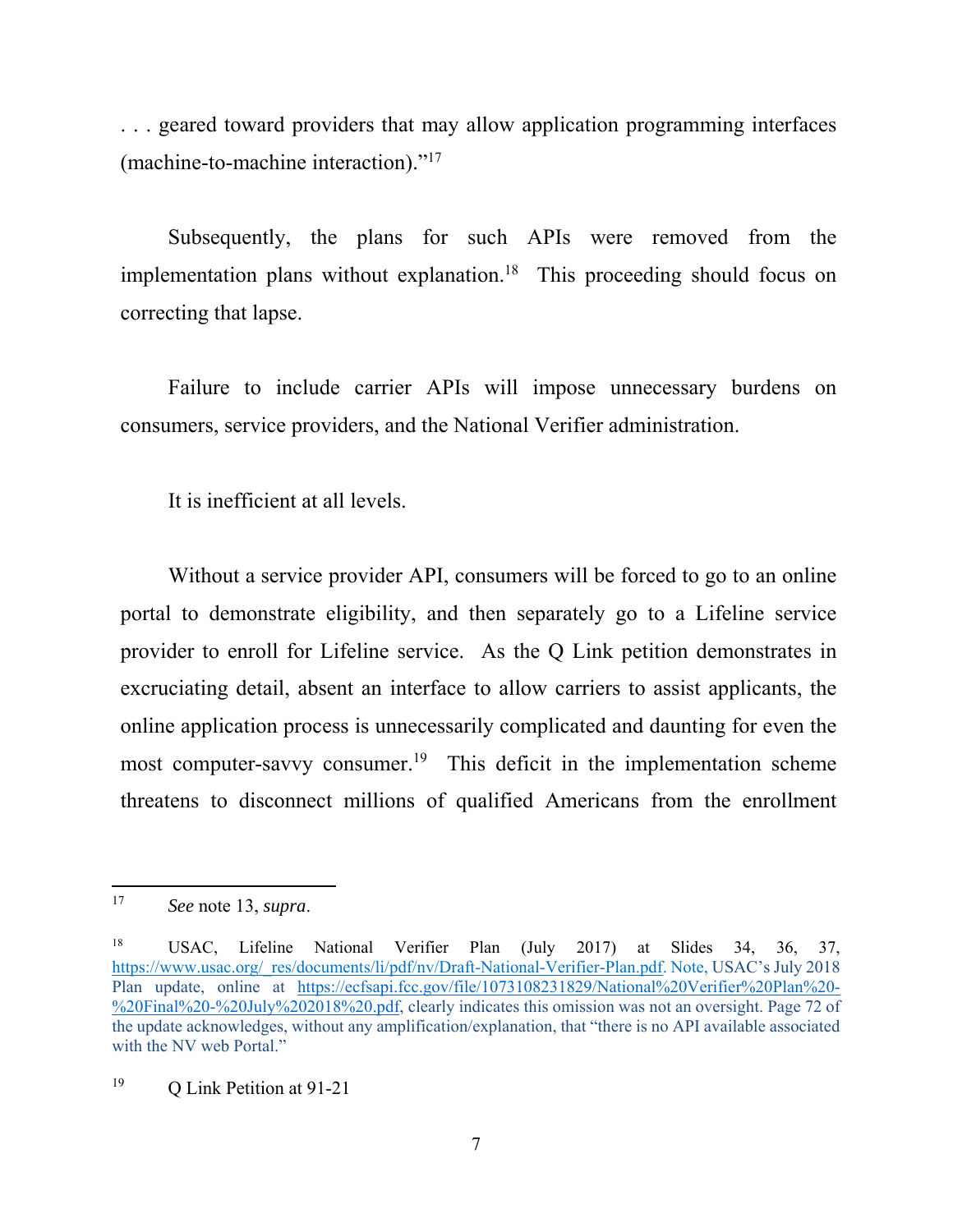process and expose others to data security risks, including phishing scams.20 It also would increase costs for the National Verifier for applicant screening and associated transaction costs normally handled by the service providers during the intake process.

NARUC's July 2018 resolution targets the absence of carrier APIs and the resulting inefficiencies in the current National Verifier implementation plan. API's are not only user friendly, they permit carrier assistance and online verification, allowing the consumers to have a smooth and streamlined enrollment experience. NARUC's resolution specifically notes that, without APIs:

- Customers seeking online enrollment must navigate the complicated National Verifier process alone, only to repeat the same process with the carrier, exponentially increasing the odds of input mistakes that could affect the processing of the application;
- Lifeline service providers will be unable to provide remote assistance to rural and low-income customers and customers with disabilities, many of whom rely on online enrollment because they do not live or work near a retail location; and
- Service providers will no longer be able to screen ineligible applicants and incorrect documents prior to National Verifier review, increasing the costs for the National Verifier.

 20 *Id.*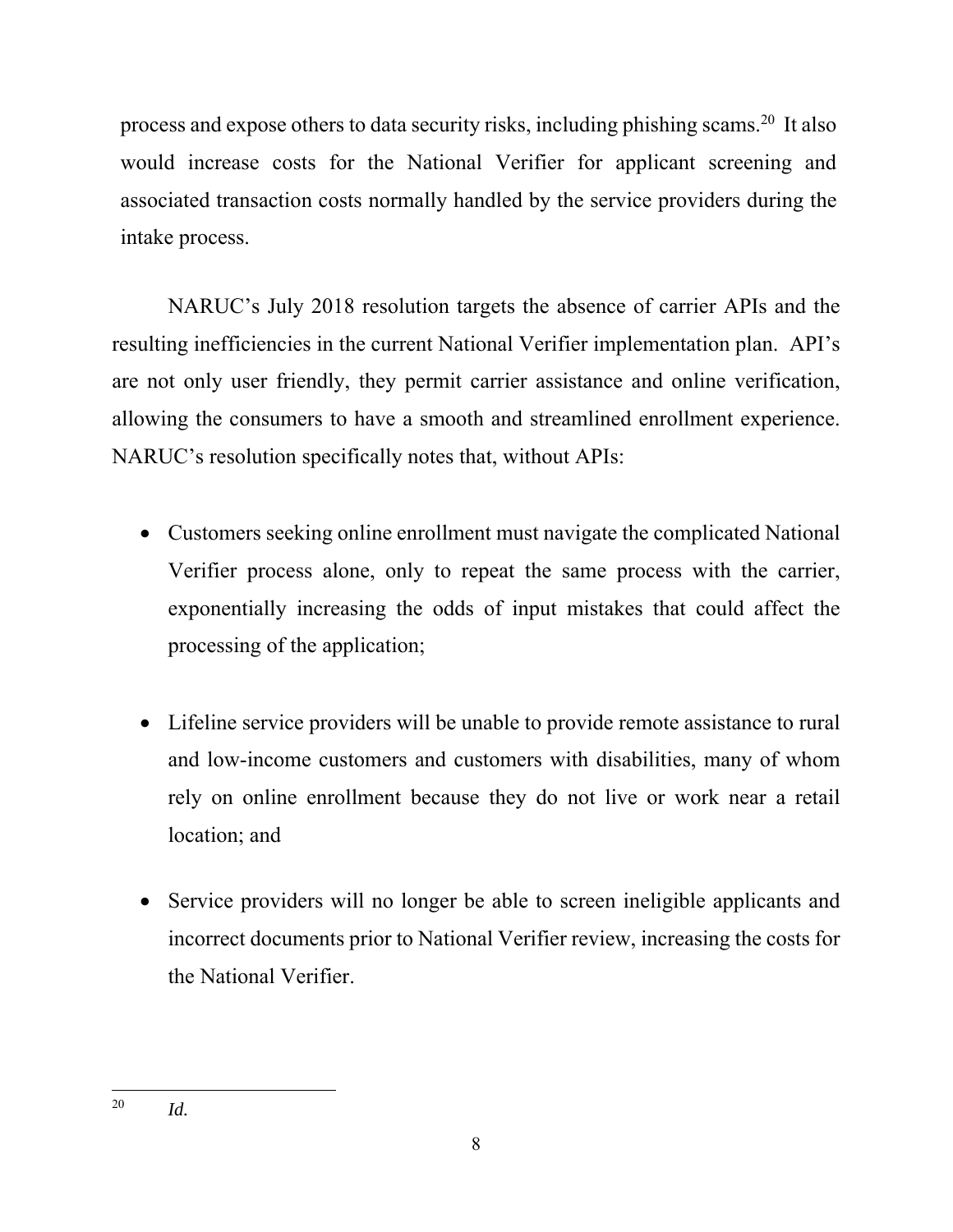Left uncorrected, the elimination of carrier APIs could deny access to mobile wireless broadband and voice services to millions of low income Americans in rural areas, and to other Americans that are uniquely dependent on online enrollment, like veterans with disabilities or homebound seniors. The National Verifier simply cannot operate effectively with service providers without APIs. Customer access to the National Verifier must be preserved by way of APIs. The FCC should order key agency and USAC staff to work quickly with the States to implement a properly functioning, and consumer-friendly National Verifier that incorporates carrier APIs.

Fortunately, the incorporation of an API into the National Verifier is not difficult and can be completed before the hard launch of the program. After all, the National Lifeline Accountability Database ("NLAD") has operated since 2014 with a service provider API allowing providers to screen applications, obtain proper documentation and assist consumers to efficiently submit Lifeline enrollments. Creating a service provider API is simple, secure and cost effective. It will not introduce any new security risks or Federal Information Security Management Act compliance concerns because the NLAD, which has been used by service providers for more than four years and will be integrated with the National Verifier, already includes service provider APIs. Finally, as suggested earlier, utilizing the existing applicant screening processes will likely reduce USAC transactions and associated costs (including customer service inquiries) significantly.

### **CONCLUSION**

As the NLAD experience has demonstrated, carrier-assisted online enrollment has emerged as a critical tool for expanding wireless Lifeline service to rural, disabled, and homebound Americans. It has been the crucial bridge allowing carriers to reach hundreds of thousands of rural low-income consumers nationwide.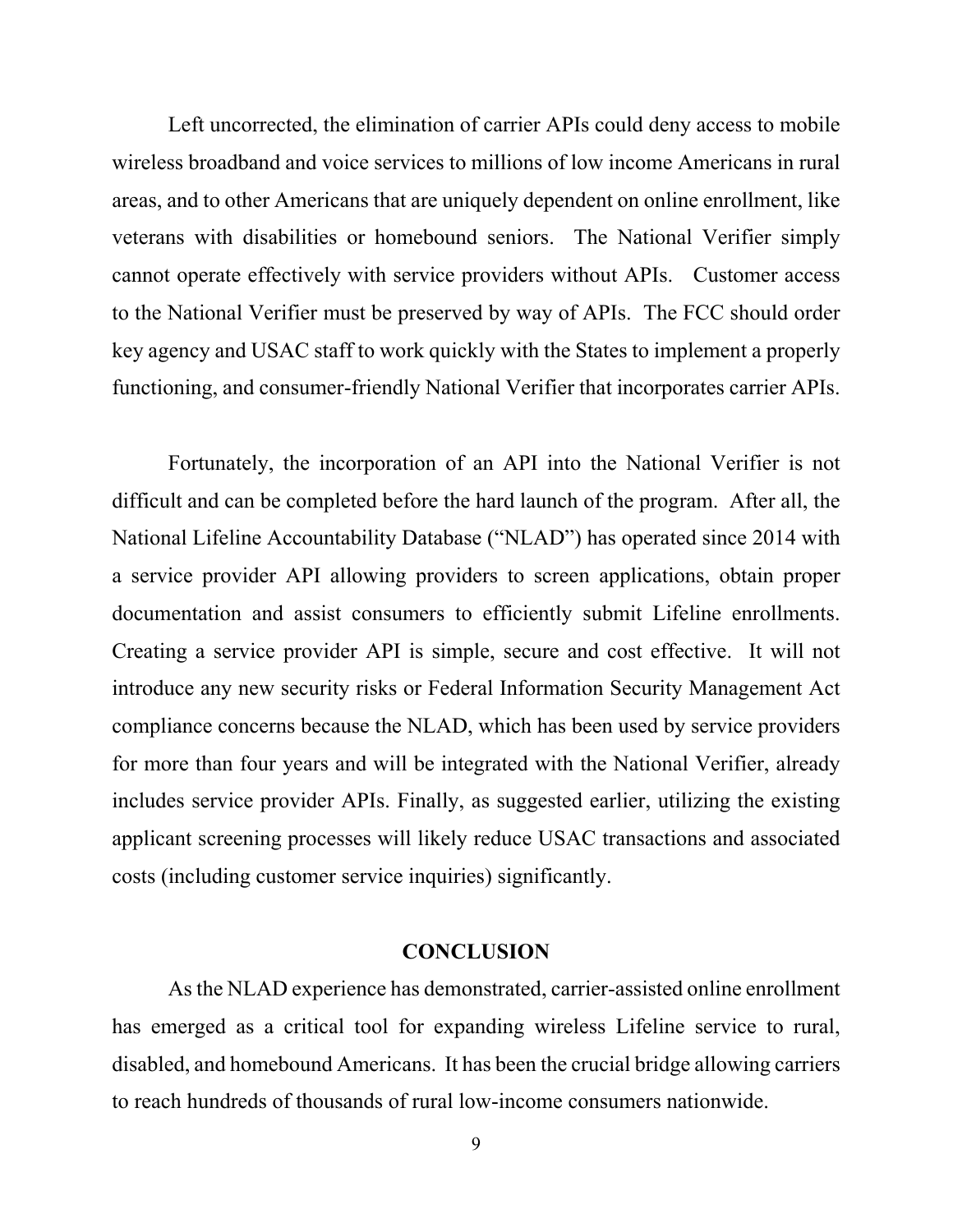The absence of a carrier API from the National Verifier, however, will make it extremely difficult for these Americans to get the help they need to navigate the eligibility verification process, even though their urban counterparts would benefit from in-person assistance provided through a dedicated National Verifier sales agent portal. The absence of carrier APIs will force online customers to navigate and complete two separate application processes, whereas today they can proceed through just one. APIs facilitating the exchange of information between carriers and the National Verifier are the obvious tool to avoid these absurd results and streamline the Lifeline online enrollment process, while ensuring that the National Verifier acts at all times as the final arbiter of consumer eligibility. APIs will also significantly reduce the annual operating costs for the National Verifier.

The Commission should direct USAC to restore carrier APIs prior to the National Verifier's hard launch, which would harmonize USAC's implementation with its initial plans, and with the Commission's Order establishing the National Verifier.

#### **Respectfully submitted,**

 **James Bradford Ramsay GENERAL COUNSEL Jennifer Murphy SENIOR COUNSEL National Association of Regulatory Utility Commissioners 1101 Vermont Avenue, Suite 200 Washington, DC 20005 PH: 202.898.2207 E-MAIL: jramsay@naruc.org**

Dated: August 10, 2018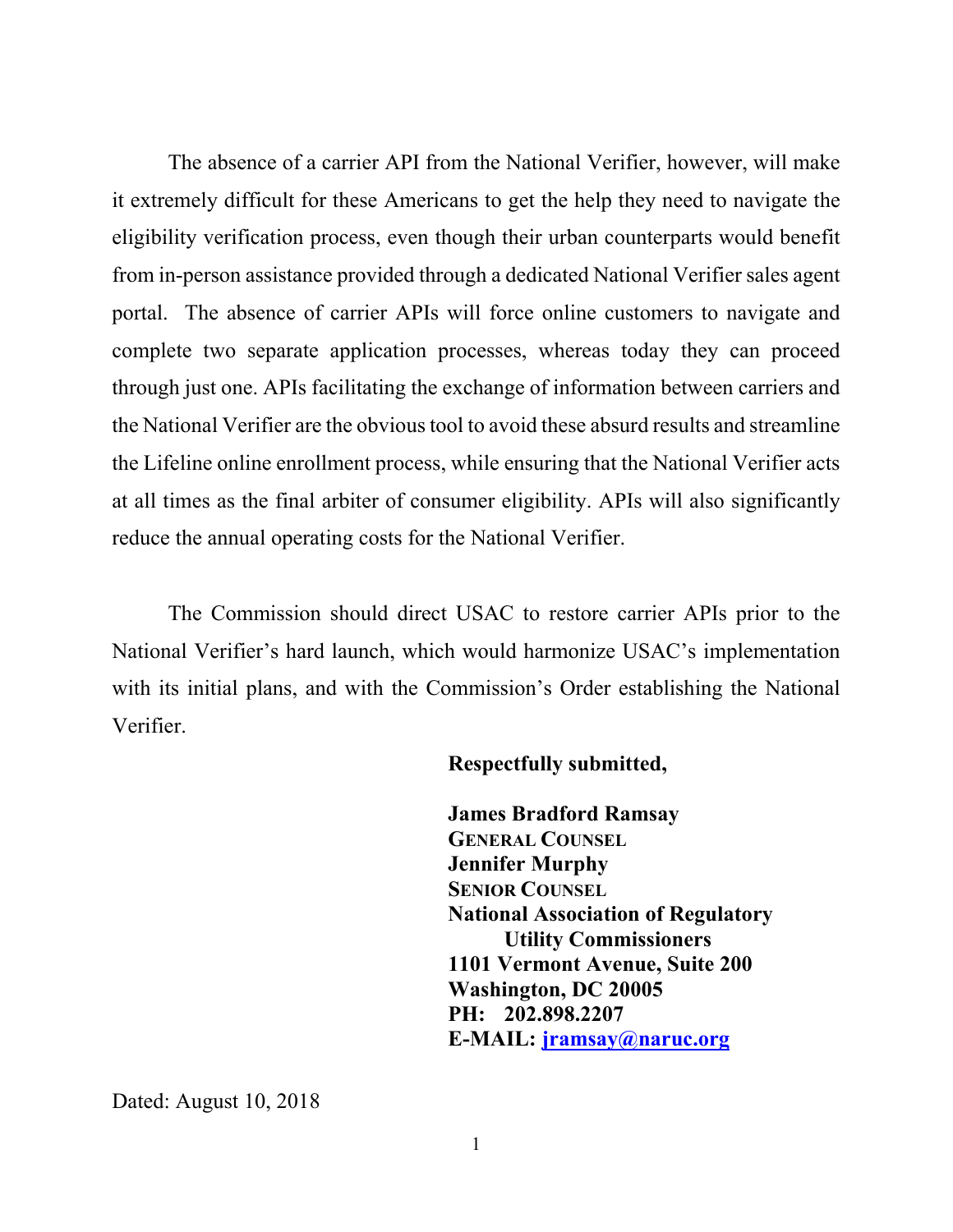## *Appendix A*

## *Resolution to Implement Expeditiously a Properly Functioning and Consumer-Friendly Federal Lifeline National Eligibility Verifier*

*Whereas* on April 27, 2016, the Federal Communications Commission ("FCC") released a Third Report and Order, Further Report and Order, and Order on Reconsideration addressing Lifeline modernization (*In the Matter of Lifeline and Link Up Reform and Modernization*, 31 F.C.C. Rcd. 3962 (2016));

*Whereas* since 1985, the federal Lifeline program has provided eligible low-income households with more affordable access to telecommunications services so that low-income households can be connected to jobs, healthcare, education, family, and friends;

*Whereas* currently, approximately 10 million households participate in the Lifeline program, receiving \$9.25 per month in basic Lifeline benefits from the Universal Service Fund;

*Whereas* in the Third Report and Order, the FCC contributed to the modernization of Lifeline by expanding Lifeline to include broadband service, *Id.* ¶ 5., and by establishing the Lifeline National Eligibility Verifier ("National Verifier") to address waste, fraud, and abuse, *Id.* ¶¶ 5, 7, 126-166;

*Whereas* in establishing the National Verifier, the FCC recognized the critical importance of a consumer- friendly platform that would allow consumers to enroll in Lifeline online, *Id.* ¶ 138 and text accompanying note 390;

*Whereas* in the Third Report and Order, the FCC designated the Universal Service Administrative Company ("USAC"), which administers the Lifeline program and other Universal Service Fund programs on behalf of the FCC, to play a key role in implementing the National Verifier, *Id.* ¶ 132;

*Whereas* on June 18, 2018, the FCC's Wireline Competition Bureau announced that the National Verifier is "now operational in Colorado, Mississippi, Montana, New Mexico, Utah, and Wyoming," and that "[d]uring the soft launch, only Eligible Telecommunications Carriers will have access to the National Verifier. Consumers will be able to access the National Verifier at a later date once the hard launch takes place" (*Wireline Competition Bureau Announces the Initial Launch of the National Lifeline Eligibility Verifier Database* (DA 18-627));

*Whereas* carriers petitioned the FCC and highlighted that there is a flaw in USAC's technical implementation of the National Verifier that could disconnect millions of Americans from the enrollment process;

*Whereas* when USAC initially presented its "National Verifier Plan," diagrams illustrated plans to include machine-to-machine interfaces (application programming interfaces, or APIs) that